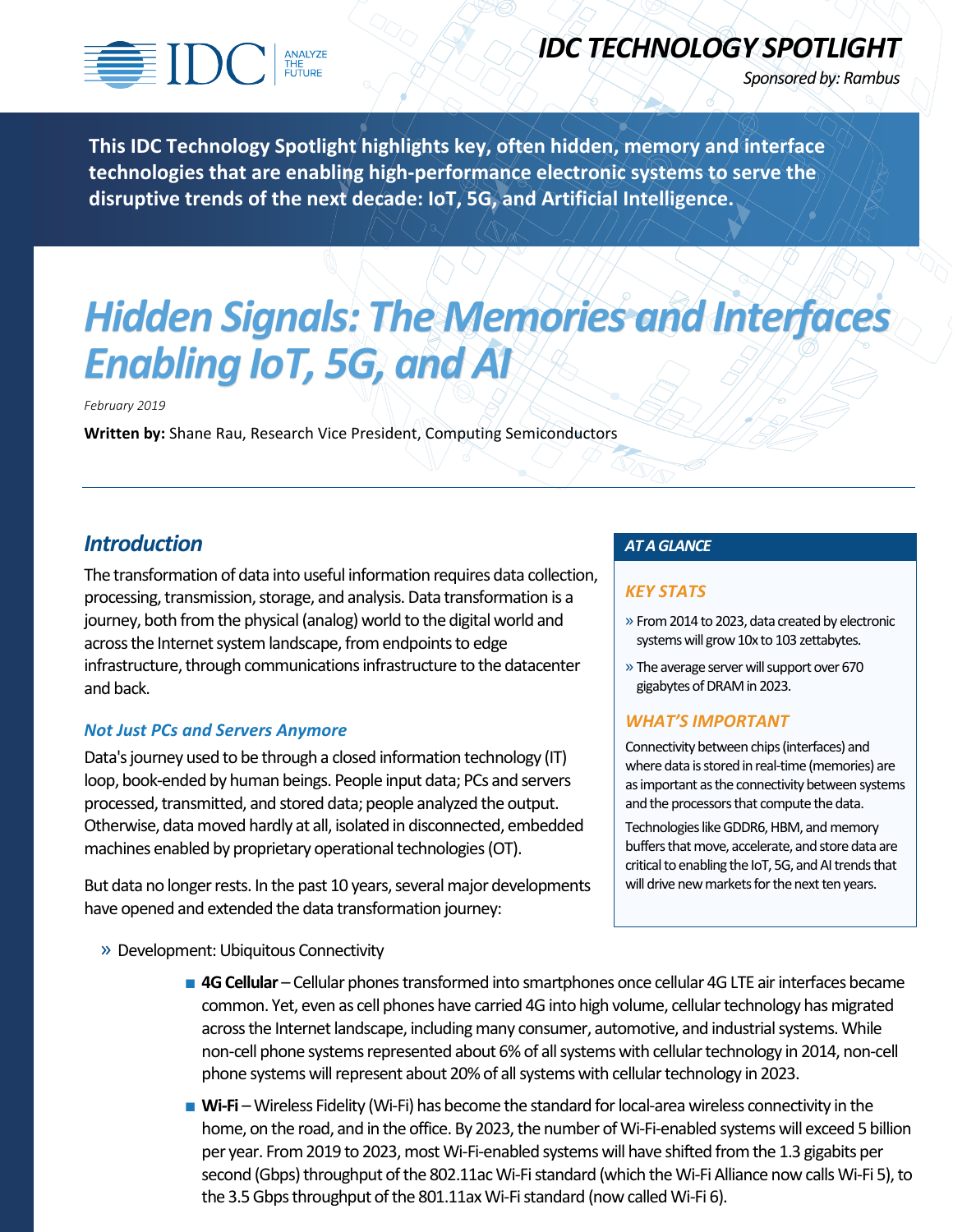■ **New adaptive connectivity protocols** – Beyond cellular and Wi-Fi connectivity, wireless connectivity has diversified significantly in the past five years, adapting to suit cost, power, thermal and space needs of system types, workloads, and end-user needs. Adding to cellular, Wi-Fi, and Bluetooth technologies, IDC now tracks major wireless standards and 25 of their permutations. Figure 1 shows the significant growth in the number of systems supporting major connectivity protocols, including cellular, Wi-Fi, Bluetooth, and Zigbee (802.15.4).

## FIGURE 1: *Forecast for Connected Systems*

Ubiquitous Connectivity Means Increasing Data Flow Across the Internet



## Systems Supporting Major Connectivity Standards

*Zigbee is also referred to as 802.15.4 Source: IDC, 2019*

## *IT Meets OT*

Ubiquitous, secure, and adaptive connectivity among PCs and servers (IT) and embedded machines (OT) has led to major trends that have emerged over the past 10 years. Born from this connectivity were the Internet of Things (IoT) and the cloud. Notable is the virtual length between the locales of these entities, the IoT being a vast collection of interconnected, application-specific systems (industrial, automotive, healthcare, etc.), and general-purpose systems (datacenter servers). What happens when you connect formerly isolated, islands of data in those embedded systems to the Internet and their data flowsinto the datacenters?

» The Data Deluge

**Volume of data created** – The result of connectivity has been a deluge of data from these newly connected systems, industries, and users. Major characteristics of the data deluge include more people with more devices being used for longer periods and creating more data, and machine-tomachine connectivity, generating data of such volume that it surpasses the human ability to process. Figure 2 shows IDC's forecast for data creation. Compared to the data created by—largely

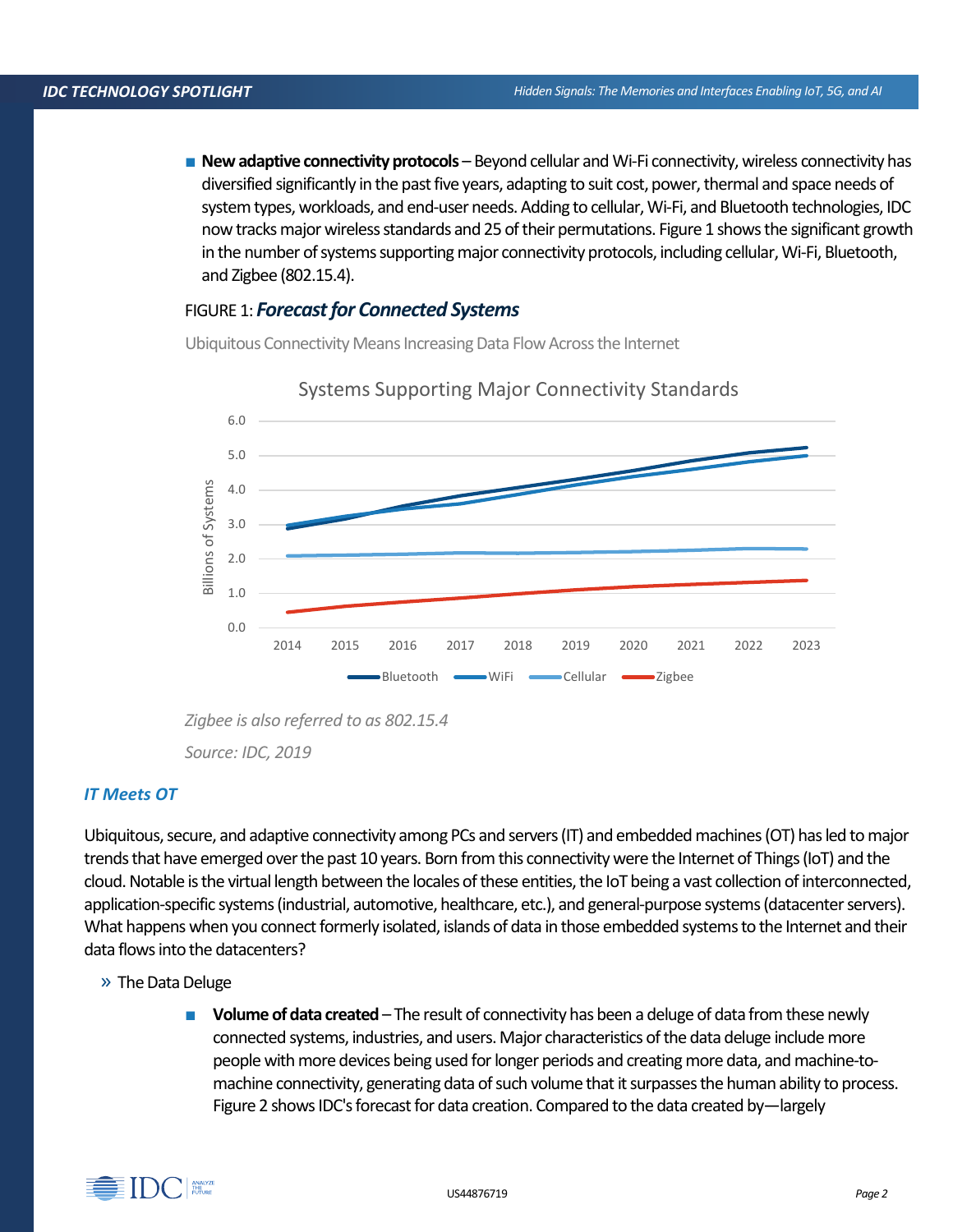disconnected—systems in 2014, data created among—largely connected---systemsin 2023 will be 103 zettabytes, or 10 times larger. IDC expects that, in 2023, more than half of all data created will come from endpoint IoT devices.

### FIGURE 2: *Forecast for Data Creation*

Data creation and data duplication means data grows at 28% CAGR 2014-2023



#### *Source: IDC, 2019*

A major consequence of data creation is the need to store data in real time inside a system while it is being processed. The more data that's created, the more real-time memory a system needs. DRAM, due to its speed—enough to keep up with the processor in a system — is the most common real-time memory. Table 1 shows IDC's forecast for memory per major system categories, including IoT, PCs, graphics, and servers.

| TABLE 1: <b>Forecast for DRAM Main Memory per Major System Categories (Gigabytes per System)</b> |  |  |
|--------------------------------------------------------------------------------------------------|--|--|
|                                                                                                  |  |  |

|                    | 2018   | 2019   | 2020   | 2021   | 2022   | 2023   |
|--------------------|--------|--------|--------|--------|--------|--------|
| <b>Servers</b>     | 304.69 | 375.52 | 446.72 | 523.52 | 599.68 | 670.72 |
| <b>Desktop PCs</b> | 6.20   | 6.99   | 7.86   | 8.70   | 9.59   | 10.55  |
|                    |        |        |        |        |        |        |

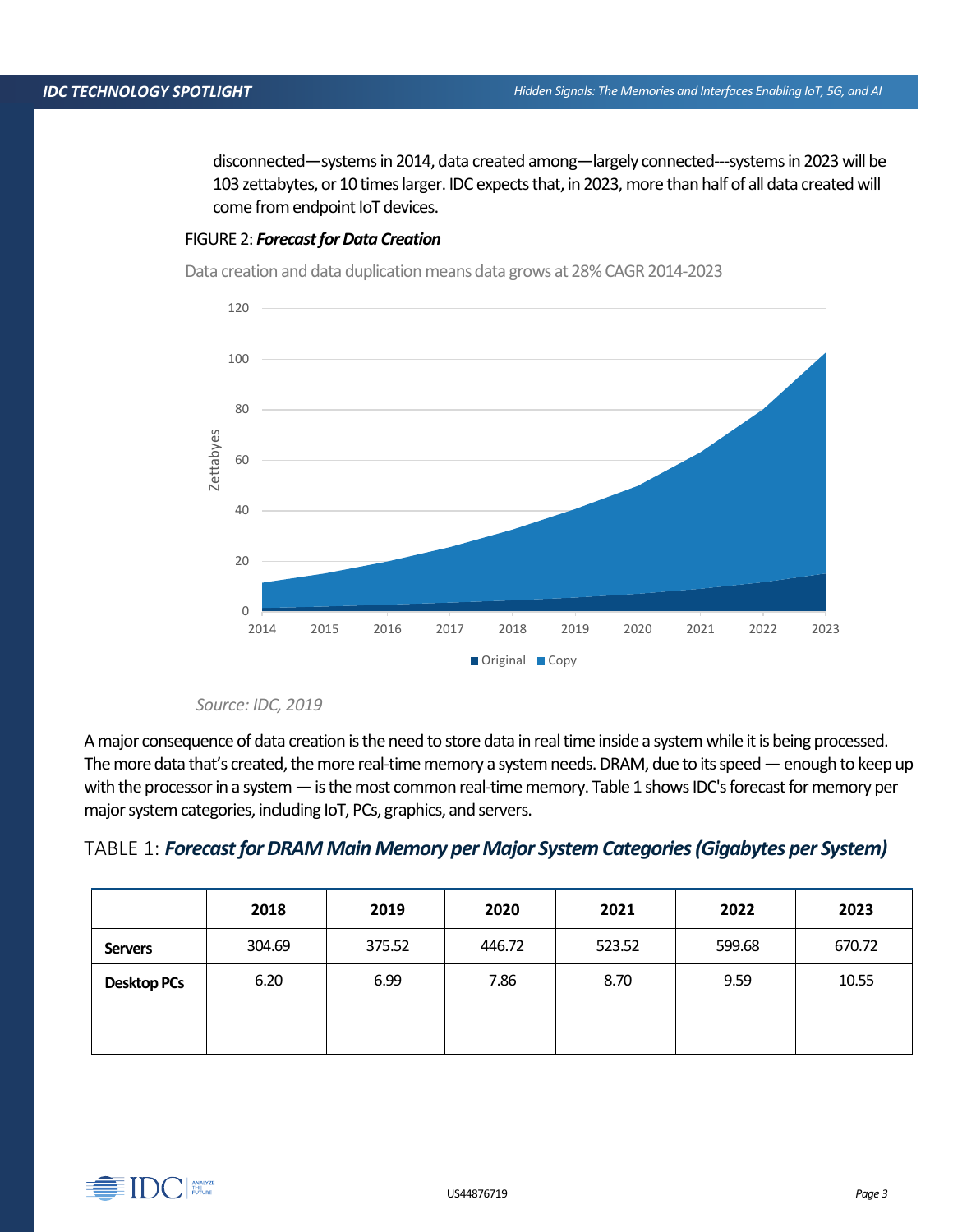| <b>Graphics</b>                             | 1.2  | 1.44 | 1.66  | 1.93  | 2.22  | 2.53  |
|---------------------------------------------|------|------|-------|-------|-------|-------|
|                                             |      |      |       |       |       |       |
| Industrial<br>Automation<br><b>Systems</b>  | 2.04 | 2.17 | 2.26  | 2.32  | 2.44  | 2.58  |
| <b>Medical</b><br>Imaging<br><b>Systems</b> | 3.41 | 3.95 | 4.41  | 4.92  | 5.41  | 5.93  |
| High-End<br><b>Network</b><br>Router        | 7.83 | 9.01 | 10.32 | 11.80 | 13.40 | 15.08 |

*Source: IDC, 2019*

- **Sophistication of data created** Another result of connectivity has been a growing diversity of data types, such as data from factory machines that speak with specialized protocols, and data from consumer systemsthat tend to be very video-heavy. Whereas a factory system's architecture used to require specialized, even proprietary, processor and memories technologies optimized for its specialized data types (and the same for consumer systems), the mixing of different data types across networks defies old expectations. Processors and memory technologies, for example, can no longer assume one data type. Further, the human beings programming those systems can no longer assume traditional methods of data collection, processing, transmission, storage, and analysis.
- **Need for security –** Ubiquitous connectivity that opened IT and connected OT to the Internet landscape significantly increased the need to secure devices across that landscape, from the servers in the data center to the wearables and the endpoints. Not only the number of systems to secure increased by the billions but the tasks of securing each system increased due to the need to provision, monitor, update, and control the endpoint IoT devices and/or the network. Security must reach enterprise or government grade to realize the value in the billions of IoT systems shipping and connected annually.
- **Performance demands** Connectivity that results in more data, more sophisticated data types and the need for security creates more processing and storage overhead in the system. The datacenter has been the leading edge of distributed computing and the industry's attempts to deal with the deluge of data. Notably, cloud service providers (CSPs) have been taking up the mantra of computing and, in doing so, investing in higher performance microprocessors and heterogeneous architectures.

However, analysis across IDC's view of the Internet system landscape (IoT/Endpoints, Edge Infrastructure, Primary Clients like PCs and smartphones, Networking Systems, and Data Center) reveals that, over the next five years, the most opportunity is at the IoT/Endpoints and at the Edge Infrastructure in industries like automotive and industrial automation where AI is being deployed for

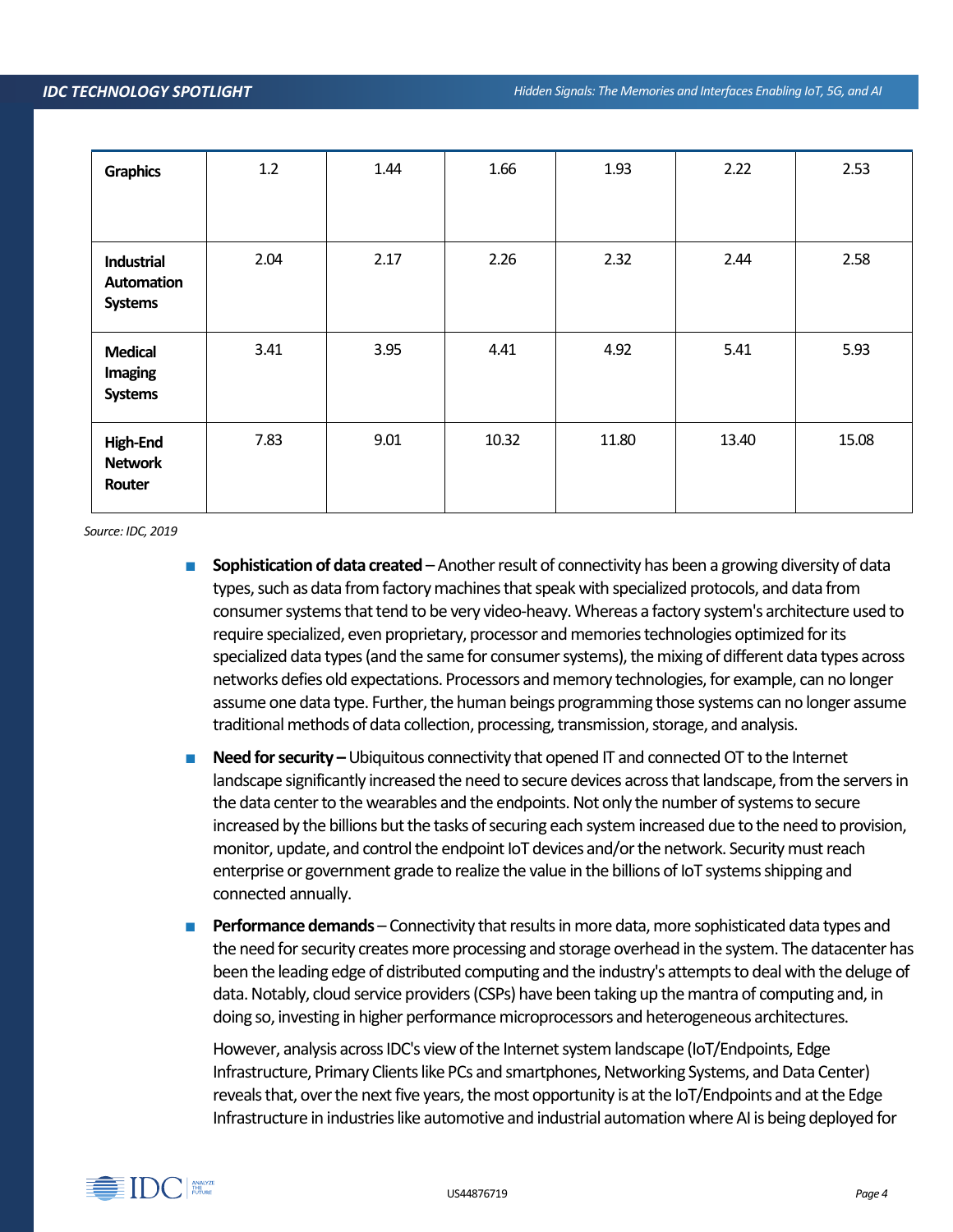inferencing. ADAS, automotive control and smart home are the highest segments of growth in embedded and intelligent systems. Figure 3 illustrates themovement of compute performance across the Internet system landscape. Notably, there will be more collective compute power at the endpoints and edge than in the cloud and datacenter core.

## FIGURE 3: *Heat Map Forecast for Compute Capabilities*

*As Average Compute Power per System Increases at Each Segment in the Internet System Landscape, Processors Will Need More and Faster Interfaces and Memories*



*Figure note: IDC measures the compute power in each system type that we track according to the average number and type of data processing semiconductors contained in the system, including microprocessors, graphics processors, field-programmable gate arrays, digital signal processors, ASICs, and ASSPs.* 

*Source: IDC, 2019*

**New services and business models** – Connecting IT and OT is forcing businesses to redefine business processes if they are to take advantage of cost savings and revenue opportunities. For example, a manufacturing business that connects its manufacturing systems to its IT systems cannot ignore the key performance indicators that come in from the factory floor and suggest ways to reconfigure systems for better safety, better waste control, and more efficient production.

## *Trends*

#### *Trends That Span IT and OT*

These developments have stimulated the market to search for what should be the data path, the methods and route of the journey of transformation. IDC identifies three megatrends among industry enablers:

» **IoT** –Data begins its transformation from the physical world to the digital world with endpoint systems. The key enabling technologies of endpoint systems are sensors that capture data, usually in analog form, and data

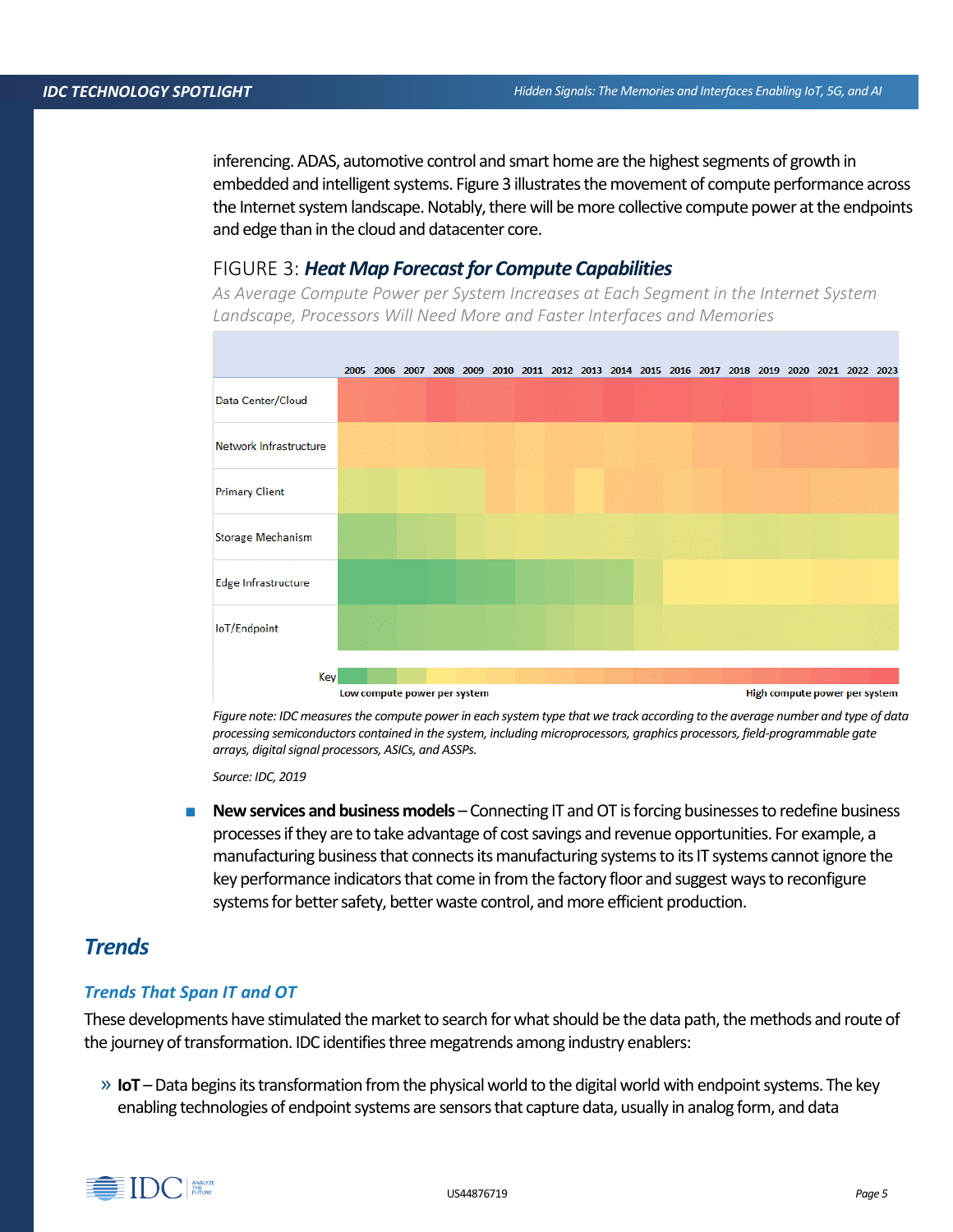processors, such as microcontrollers (MCUs) and microprocessors, that perform at least a minor level of compute. Increasingly, endpoint systems at all levels of sensing and computing capabilities are being connected directly or indirectly to the Internet and so are joining the Internet of Things and forming the edge of the Internet. IoT edge systems can be used in various roles such as sensing or actuator/control functions, interacting with the physical world as well as local user interface, and compute functions.

Of nearly 300 system categories that IDC tracks and forecasts, we categorize over two-thirds of them as IoT edge/endpoint systems that span 11 industries and billions of units. IoT edge/endpoint systems' collective volume and origins in low-end, microcontroller-based, disconnected platforms means they are the driving force in the massive transformation of traditional embedded systems to smart systems that require high-end enabling technologies, such as more memory, microprocessors, accelerators, and sensors.

» **5G**–As described, ubiquitous and reliable connectivity has been the most critical enabler of data transformation trends.Without high-performance LANs and WANs, there would be no cloud, no IoT, and no need for AI. So, we look towards the next major generation of connectivity  $-5G$  — for the cadence of progress.

5G intends to meet the forecasted data transmission requirements across the Internet landscape, from IoT endpoints through edge infrastructure and into core networks and the datacenter. Provisioning and managing IoT systems and the data coming in from trillions of sensors on those systems will place tremendous loads on the networks, as will video from mobile phones and tablets, and VR from PCs and game consoles. The 5G standard will be backward compatible with LTE, with the 5G overlay as a data and bandwidth booster. Significant changes in modulation, waveform, RF front-end MIMO (as much as 64 x 8), and support for 50-plus bands are expected.

The industry will not see the first rollouts of 5G networks until 2020, with deployments continuing through 2025. 5G will be a point of disruption for multiple system categories, especially the enabling technologies within, including RF and modem semiconductors, but also any semiconductor that enables scalable compute performance, flexible power profiles, and robust signal integrity.

» **Artificial Intelligence** -- The huge amounts of data being generated, processed, transmitted, stored, and analyzed demands that primary clients (PCs, phones, tablets), endpoint systems, and datacenter systems (servers, storage systems, networking infrastructure) that are oriented toward the limited bandwidth and capacity of human management and control be reoriented toward the hyper-efficient bandwidth and capacity of machine management and control. This reorientation requires processors, interfaces, and memories optimized for artificial intelligence (AI).

Semiconductors optimized for AI workloads first launched a decade ago, starting as DSPs, but then also as FPGAs, ASICs, and GPUs. Next-generation solutions will focus on workload optimization. Notably, heterogeneous architectures will be instrumental in enabling developers to program once and leverage the most efficient solution for AI workloads. Deep learning is the lead growth area now, driven by the datacenter. Long term, however, the growth of the edge for inferencing tasks will be at the epicenter of market growth.

## *Definitions*

- » **5G** 5G describes the next generation of mobile networks after 4G LTE mobile networks.
- » **Artificial Intelligence** Artificial Intelligence (AI) is the simulation of human intelligence by machines.

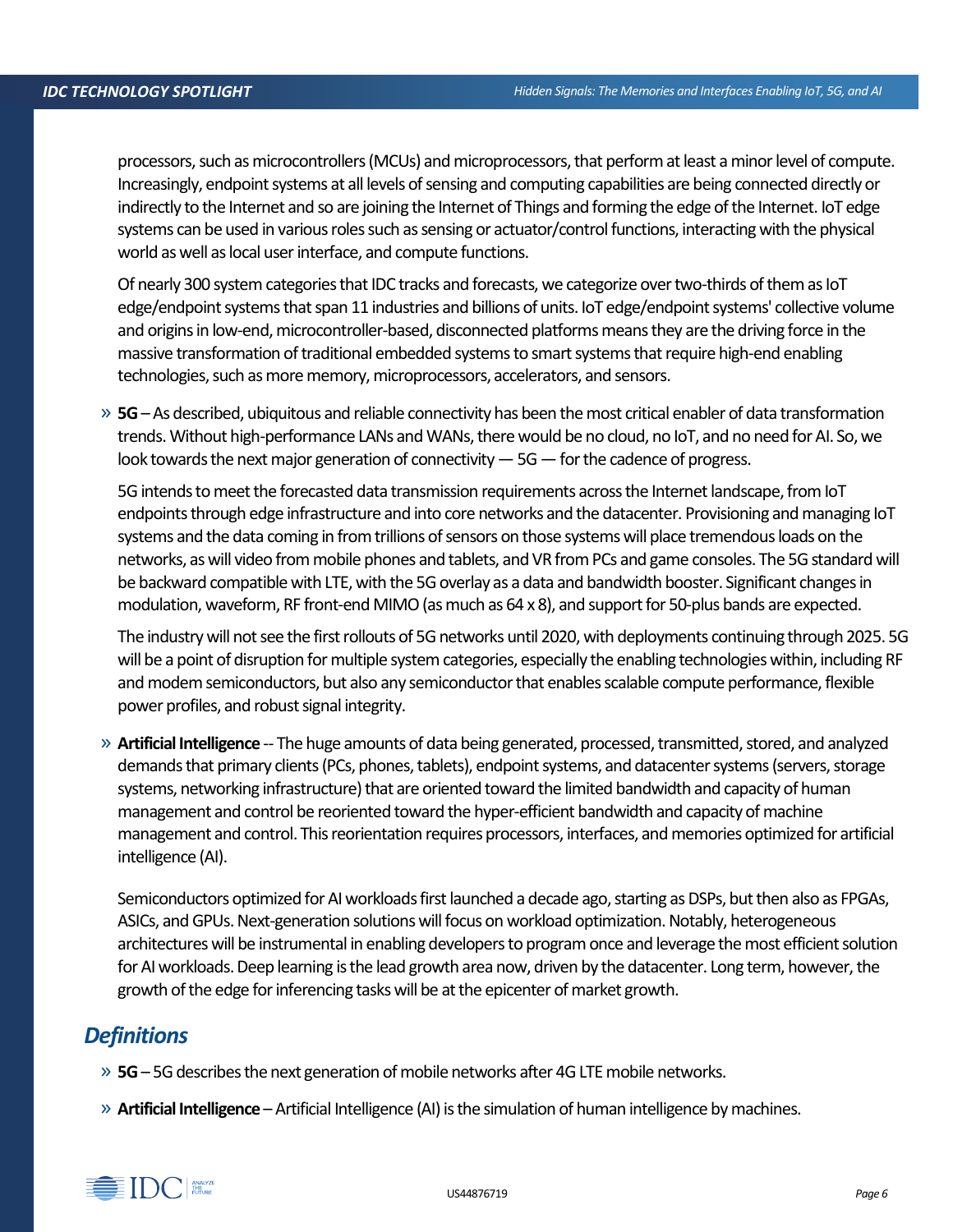- » **Cloud** The cloud is not a physical entity, but a network of local and remote servers worldwide that are hooked together so they operate as a single, virtual system.
- » **Graphics Double Data Rate (GDDR)** –GDDR is a form of DRAM but with higher bandwidth due to a wider memory bus than standard DRAM, such as DDR. For example, the latest version of GDDR, GDDR6, supports bandwidth up to 16 gigabits per second.
- » **High-Bandwidth Memory (HBM)** HBM stacks multiple DRAM chips into a single chip package to increase the amount of memory that a system can address (talk to) in a given unit of time.
- » **Internet of Things (IoT)** The IoT is a network connecting devices (either wired or wireless) or "things" that are autonomously provisioned, managed, and monitored.
- » **Machine Learning (ML)** –ML is a form of AI; however, it focuses on the ability of machines to adapt to changing conditions on their own.
- » **Memory Buffer** Memory Buffers bring local intelligence to a DRAM memory module. By making the memory modules more intelligent, memory buffers expand the effective memory capacity of the module.
- » **Serializer-Deserializer (SerDes)**  SerDes converts electrical signals from parallel into serial and back again to increase communications speed.

## *Memory and Interface Technologies and Applicability to Trends*

As evolving connectivity has been critical to enabling the data transformation journey between systems, so has the evolving connectivity between chipsinside systems been critical. The *interfaces* between high-performance data processors have been evolving because the market has recognized that monolithic, homogeneous microprocessors are insufficient to process and secure the amount and disparity of data flooding into high-performance systems. Generalpurpose microprocessors must connect to and share workloads with specialized processors, such as graphics processors (GPUs), field-programmable gate arrays (FPGAs), and custom application-specific integrated circuits (ASICs). Further, processors must be mixed and matched according to the needs of the application; *heterogeneous data types require heterogeneous processor types*. IDC forecasts that combined server GPU, FPGA, and AI ASIC revenue will grow from \$4.2 billion (17% share of total server processing chips) in revenue in 2018 to \$14.7 billion (37% share) in revenue in 2023.

CPUs, GPUs, FPGAs, and ASICs, however, share need for external *memories*—such as CPUs for main memory and GPUs for frame buffers—that hold data close to the processor. These needs thus put specific pressure on the interfaces between these processors and their memories. Thus interfaces, memories, and intimacy between the two are critical to making the often-hidden data signals flow efficiently; *heterogeneous processor types require heterogeneous interfaces and memories*.

Specific examples of enabling interfaces and memories that have emerged include:

» **Memory Buffers** –As illustrated in table 1, systems like servers will need increasing amounts of DRAM to function. However, such increasing capacities means increasing burden on the system microprocessor tomanage that memory across the memory bus. Memory buffer chips reduce that burden by bringing local intelligence to the memory, on the memory modules. Buffer chips on Load-Reduced DIMMs (LR-DIMMs), for example, reduce the load

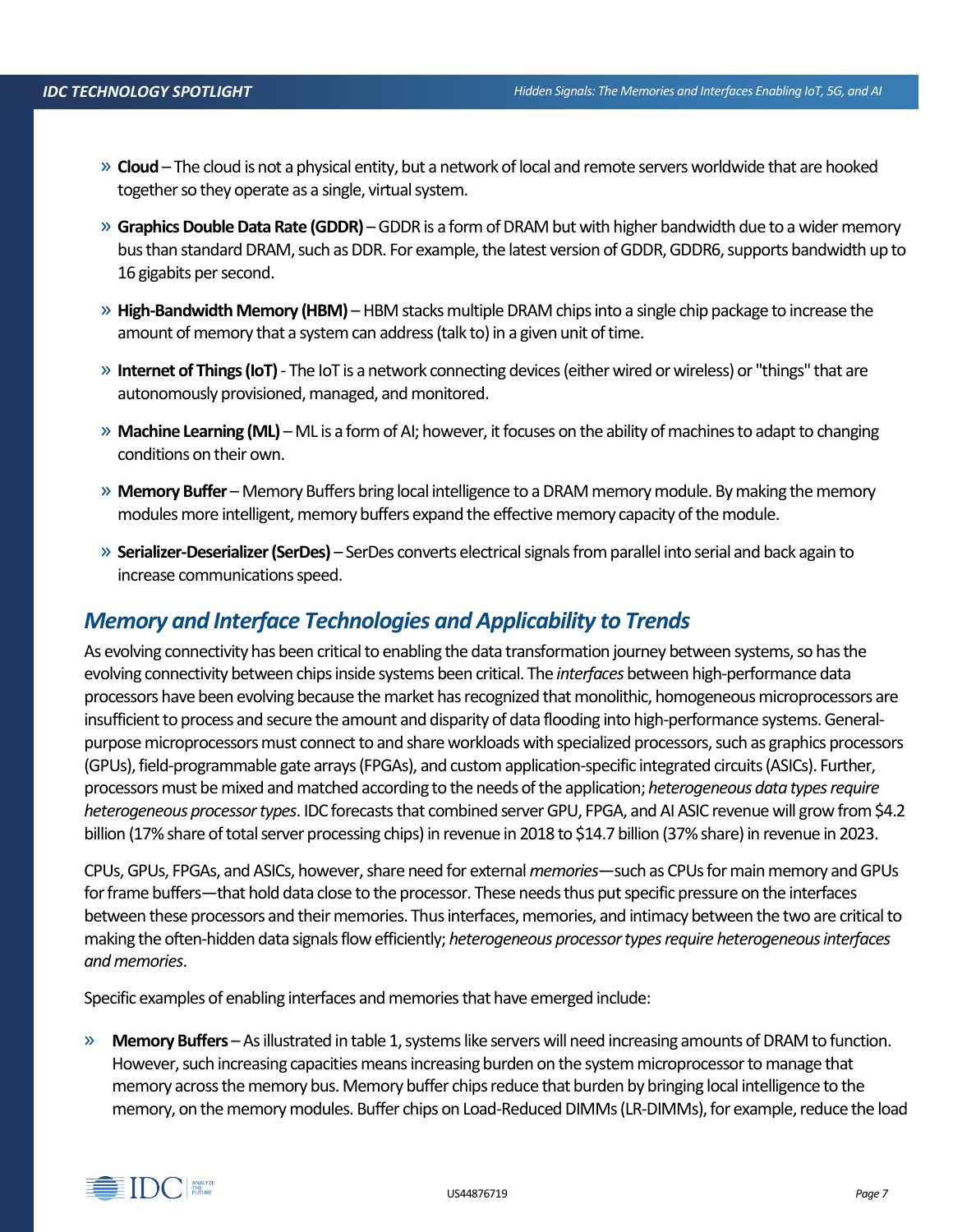on the microprocessor's memory controller and across the memory bus by handling all data, command, and control signals sent to memory and handling all reads and writes to the DRAM chips.

- » **GDDR6 –GDDR**exemplifies a specialized interface and memory for a specialized processor. Graphics double data rate memory provides GPUs with a wider memory bus, more throughput per clock, and more flexible power management schemes than traditional DDR memory. GDDR6 will succeed GDDR5 and increase transfer speeds from up to 12Gbps to up to 16Gbps, increase capacity from up to 8GB to up to 16GB, and reduce power draw from 1.5V to 1.3V. Notably, as GPUs have expanded from drawers of pixels on a screen to high performance processors of highly parallelized data, so too has GDDR memory. For example, GPUs are seeing new applications in automotive and AI applications and so IDC expects GDDR memory to follow.
- » **HBM2** –High-bandwidth memory stacks multiple DRAM chips in a 2.5D package with a wider interface and lower clock speed than DDR4 to create a small form factor, higher bandwidth-per-watt solution for high-performance computing.
- » **HBM Gen2** supports total bandwidth of 256 gigabytes per second (GBps) across eight 128-bit independent channels and supports stacks of two, four, or eight DRAMs.
- » **Chip-to-chip Interconnects** For when high-performance chips need to connect to each other, chip-to-chip interconnects are also critical for maintaining high speed and signal integrity across variable physical distances. SerDes chips, for example, that convert electrical signals from parallel into serial and back are important in highperformance communications systems because, otherwise, system designs would face a choice of bloated, high-cost, high-power consumption chip interconnects on their boards or low performance; the fastest SerDes chips today drive speeds of 112 gigabits per second.

## *Conclusion*

IoT, 5G, and AI are the transformative trends of our time. Though the ubiquitous connectivity that has created the data deluge and the processors that will compute that data get the most attention, the interfaces between the processors and the memories that keep data local to the processors are as critical as the processors themselves across the Internet system landscape, from endpoints to edge infrastructure and to the datacenter.

Cloud service providers are building significant datacenter capacity to take the leadership in the global cloud services competition. Communications service providers are transforming their infrastructure to 5G to enable massive expansion of capacity and meet the data deluge. IoT is widely penetrating in the everyday consumer's life. Artificial intelligence is burgeoning across major industries, including industrial, retail, healthcare,

The interfaces between the processors and the memories that keep data local to the processors are as critical as the processors themselves.

automotive, and transportation. The technologies analyzed heremay have independent purposes but are united as key enabling technologies through their economy of scale (standardization), scalability (to meet diverse constraints and requirements), and creators of new capabilities.

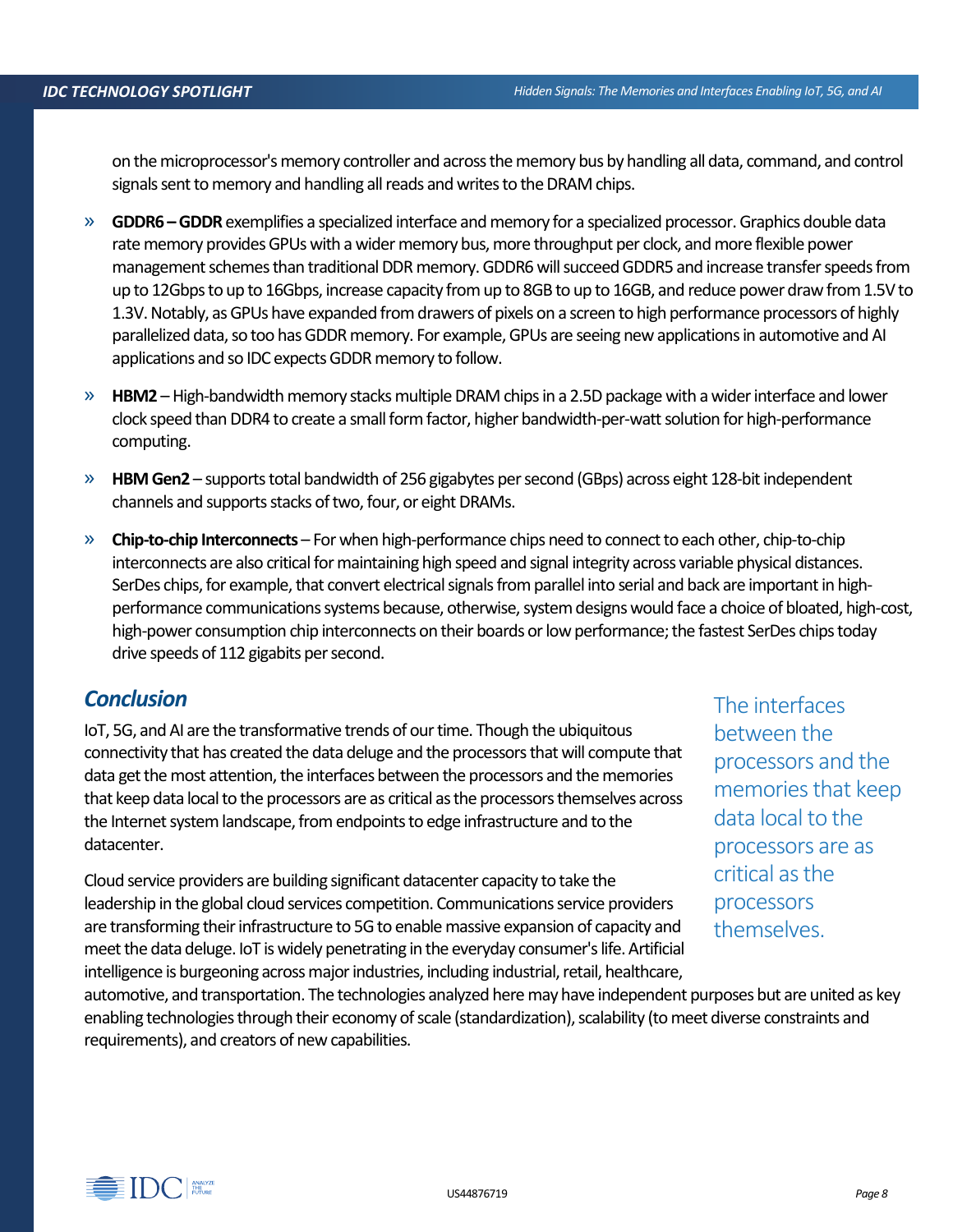## *Considering Rambus*

Dedicated to making data faster and safer, Rambus creates innovative hardware, software, and services that drive technology advancements from the datacenter to the mobile edge. The company's architecture licenses, IP cores, chips, software, and services span memory and interfaces, security, and emerging technologies to positively impact the modern world. Rambus collaborates with the industry, partnering with leading chip and system designers, foundries, and service providers. Integrated into tens of billions of devices and systems, the company's products and technologies power and secure diverse applications, including Big Data, Internet of Things (IoT) security, mobile payments, and smart ticketing. For more information, visit *[rambus.com](http://www.rambus.com/)*.

### *Challenges*

- » **Technology challenges** Technology providers are moving to support AI, 5G, and IoT with existing architectures and market solutions. However, IT and OT solutions vendors are at different points in the transformations of their businesses and what they need from their technology partners. While their needs are distinct, what their demands have in common are long-term solution roadmaps and not single, point solutions. They all will require memories and interfaces that meet various combinations of cost, power, performance, and signal-integrity needs.
- » **Market inhibitors** The enormous amount of data being generated, processed, transmitted, stored, and analyzed demands that system companies and technology suppliers move beyond features and specs to building flexible platforms that can be adapted for specific workloads and applications such as image recognition, natural language cognition, pattern recognition, and predictive analytics. However, customers cannot jettison their installed legacy platforms—especially in the quantities of billions of endpoint-to-datacenter system quantities discussed here until the ROI of the next-generation platforms is proven and even newer, more complex platforms are cheaper than the platforms before.
- » **Domain expertise** Technology providers can no longer design solutions without understanding how those solutions will be used. Heterogeneous system architectures that mix and match general-purpose and specialized processors, interfaces, and memories in solutions optimized for certain applications will thus require technology providers to start from the end users and understand their applications and system workloads.
- » **Rambus challenges** IP companies like Rambus tend to be dwarfed by their customers and the ecosystem around them, placing them in a rather tenuous position of funding R&D for industries that have more funds than they do. As Rambus researches memory and interface technologies for licensing to the market, it will have to maintain a balance between standardization that enables scale and reasonable cost, and innovation that enables differentiation and margin.